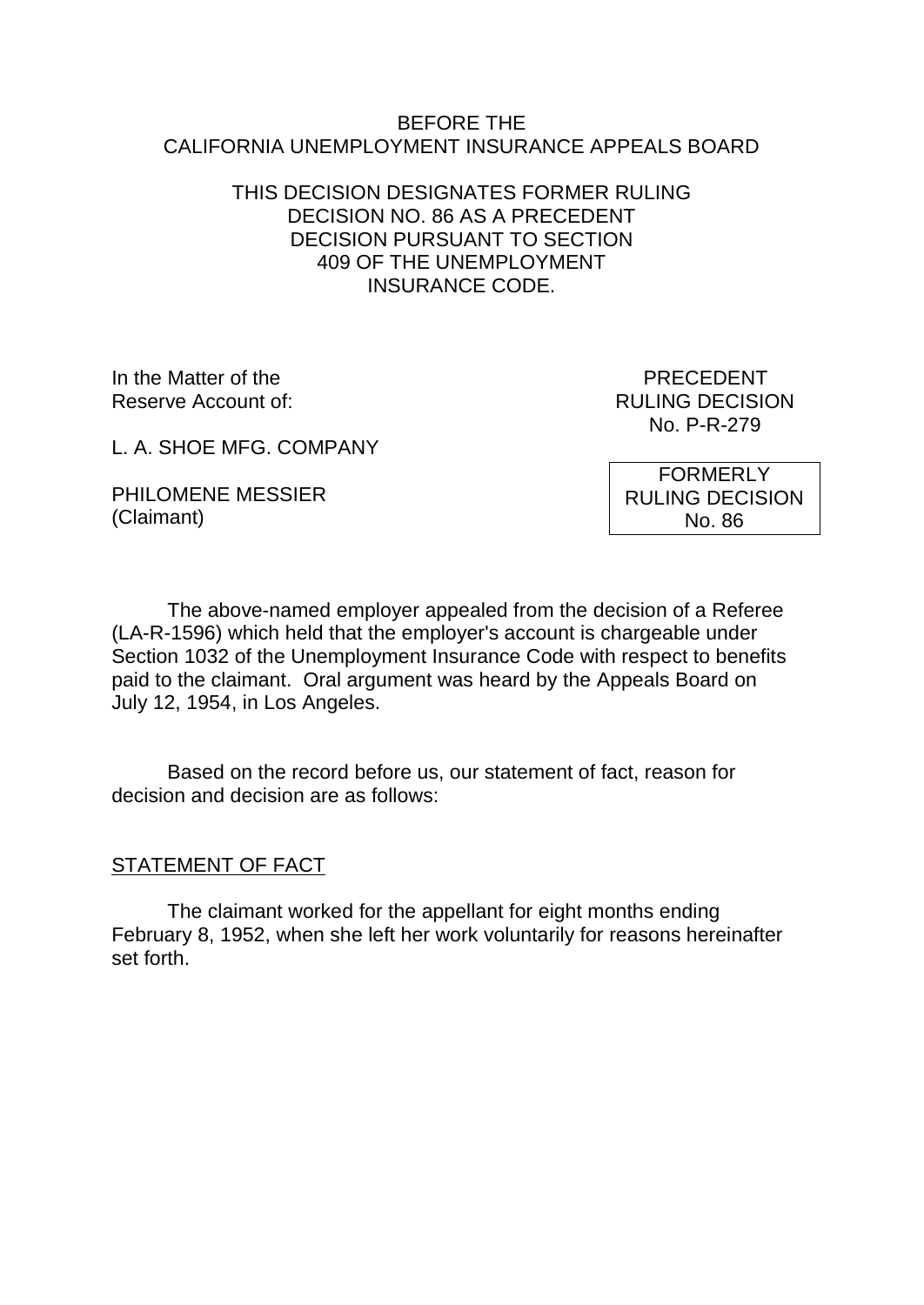On June 7, 1953, the claimant registered for work and filed her claim for benefits, the base period of this claim being the calendar year 1952. The appellant as a base period employer submitted timely information in response to a notice of computation, contending that the claimant had voluntarily left her work without good cause on February 8, 1952. On August 4, 1953, the Department issued a ruling under Section 39.1 of the Unemployment Insurance Act (flow sections 1050 and 1032 of the Unemployment Insurance Code) which held that the claimant had left her work on February 8, 1952, with good cause. Upon appeal to a Referee, the ruling was affirmed.

During the period of employment in issue, the claimant understood from her foreman that the appellant intended to move its operations to a new plant in Los Angeles. The time and cost of transportation between the claimant's residence in Temple City and such intended Los Angeles site of appellant's plant would have been excessive because it would have required about one hour and fifteen minutes in time and forty-five cents in cost, whereas the claimant's residence in Temple City was so close to the appellant's plant in Pasadena that it required claimant to spend only twenty minutes in commuting time at a cost of fifteen cents. Shortly prior to February 8, 1952, the claimant received an offer of work in her usual occupation from another shoe manufacturer in Temple City for whom the claimant had worked in the past. The claimant did not wish to leave her work with the appellant and consulted her foreman in order to determine whether the appellant intended to move to Los Angeles. The claimant was advised by the foreman that such a move was in fact being contemplated. The foreman promised the claimant that if she lost her work with the second employer, she would be rehired. Thereupon, the claimant left her work and immediately began to work with the second employer. The claimant was laid off by the second employer sometime in June of 1952, and was rehired by the appellant at its Pasadena plant the following day. She filed no claim for benefits until one year later when she was laid off temporarily for approximately one week.

A representative of the employer, who represents the employer only with respect to unemployment insurance matters, appeared and testified that the employer had never contemplated moving from Pasadena to Los Angeles, as the Los Angeles plant was to be operated as a separate entity. A Department representative testified to a conversation with the claimant's foreman in August of 1953, during which the foreman indicated that the move to Los Angeles was still being given consideration. The Referee's affirmation of the Department's ruling was predicated on the appellant's failure to present any evidence by means of which the two employments could be compared.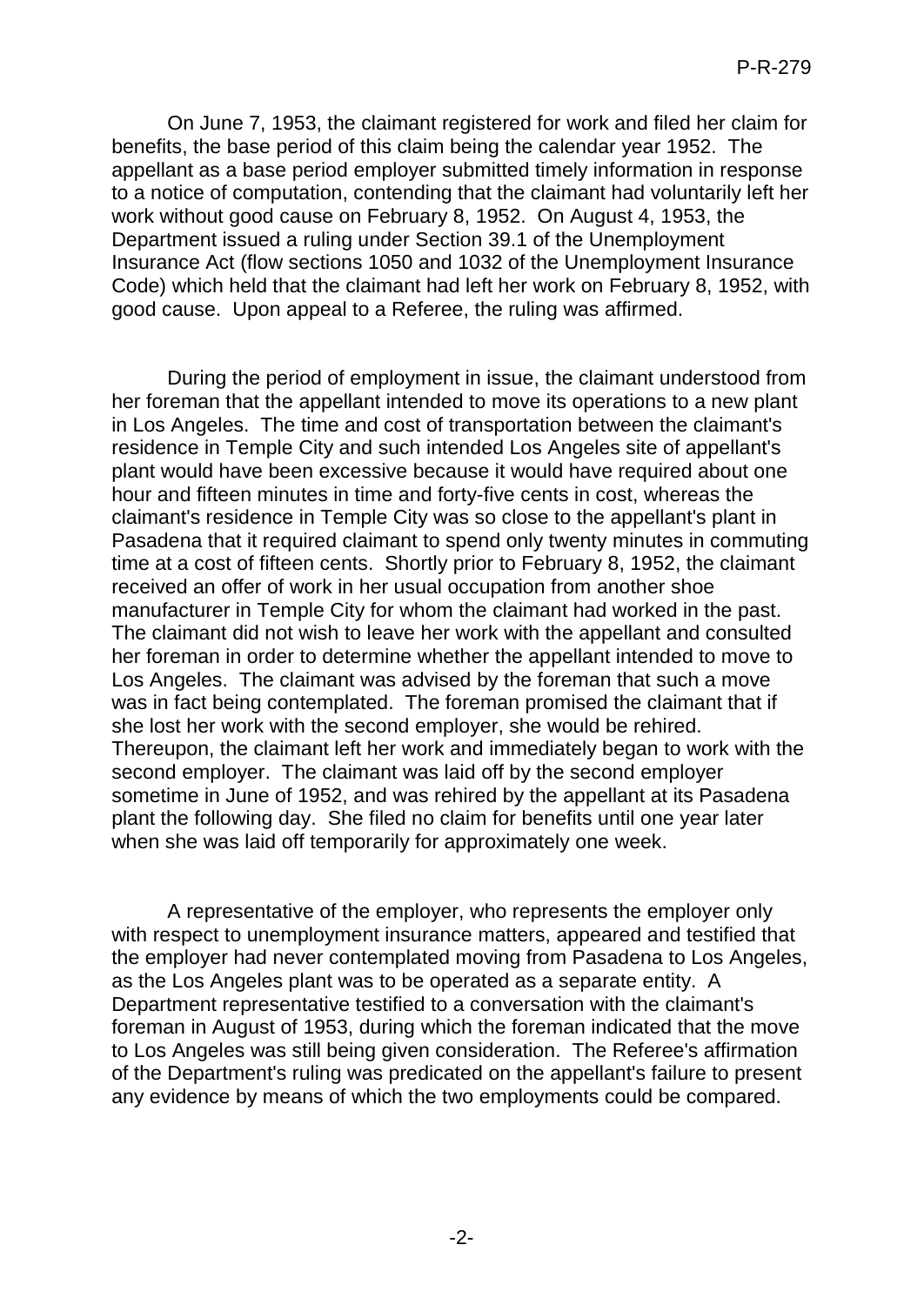# REASON FOR DECISION

Good cause for leaving work exists in those situations where the facts disclose a real, substantial, and compelling reason for leaving work of such nature as would cause a reasonable person, genuinely desirous of retaining employment, to take similar action (Benefit Decision No. 5686). When an individual leaves work because he has obtained other employment, the burden is on the employer in a ruling case to show that the leaving of work was without good cause by presenting evidence by means of which the two employments may be compared (Ruling Decision No. 10).

In the instant case, the appellant's failure to present evidence by means of which the two employments might be compared is immaterial to the question before us, as the record discloses that the claimant left her work, not because she preferred the second employment, but for other reasons. It is only by an evaluation of these other reasons that a decision can be reached as to whether her reasons for leaving constituted good cause within the meaning of Section 39.1 of the Act [now sections 1030 and 1032 of the code].

If the evidence be viewed in a light most favorable to the appellant, it may be said that there was no intention to move its operations from Pasadena to Los Angeles. Where the intentions of an employer are material to the question of good cause for a voluntary leaving of work, it is not the undisclosed intentions which are decisive, but the intentions as they were made known to the employee which must be given consideration (Benefit Decision No. 5906). Similarly, in the instant case, the claimant concluded after a discussion with her foreman that her employer intended to move its operations to Los Angeles, a locality from which it would have been impractical to commute from her residence. So far as she knew, there was a high probability that in the foreseeable future she would be faced with a choice of remaining on the job under onerous conditions or leaving it for reasons this Board has consistently held to be with good cause. To avoid this situation, the claimant accepted an offer of work only after eliciting a promise from her employer that she would be rehired if the second employment did not prove to be permanent. Under such circumstances, the claimant had a compelling reason for leaving work. Accordingly, we hold that the claimant voluntarily left her work with good cause within the meaning of Section 39.1 of the Act [now sections 1030 and 1032 of the code].